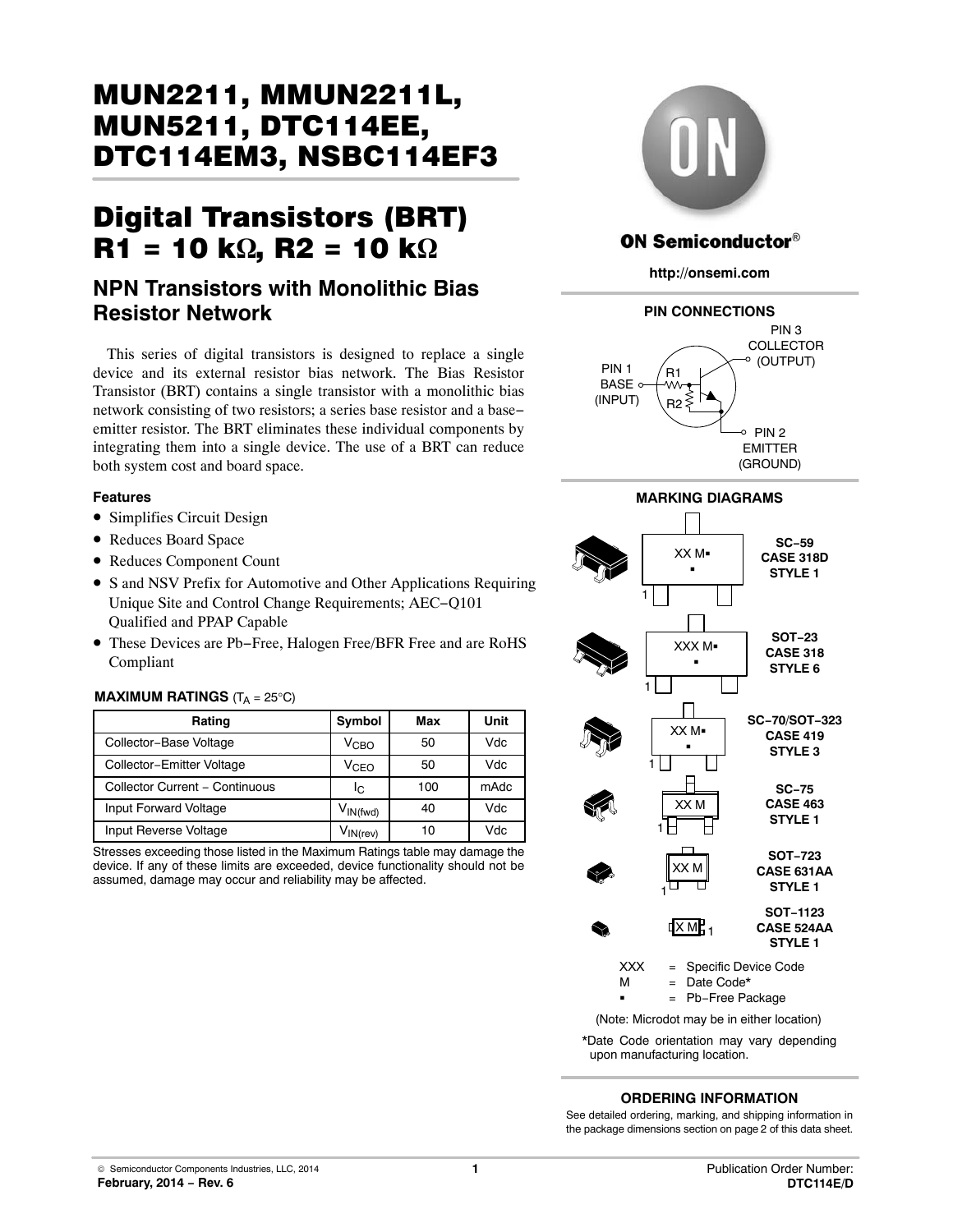<span id="page-1-0"></span>

|  |  | Table 1. ORDERING INFORMATION |  |
|--|--|-------------------------------|--|
|  |  |                               |  |

| <b>Device</b>               | <b>Part Marking</b> | Package                    | Shipping <sup><math>\dagger</math></sup> |
|-----------------------------|---------------------|----------------------------|------------------------------------------|
| MUN2211T1G, SMUN2211T1G     | 8A                  | $SC-59$<br>(Pb-Free)       | 3000 / Tape & Reel                       |
| MUN2211T3G, SMUN2211T3G     | 8A                  | $SC-59$<br>(Pb-Free)       | 10000 / Tape & Reel                      |
| MMUN2211LT1G, SMMUN2211LT1G | A8A                 | $SOT-23$<br>(Pb-Free)      | 3000 / Tape & Reel                       |
| MMUN2211LT3G, SMMUN2211LT3G | A8A                 | $SOT-23$<br>(Pb-Free)      | 10000 / Tape & Reel                      |
| MUN5211T1G, SMUN5211T1G     | 8A                  | SC-70/SOT-323<br>(Pb-Free) | 3000 / Tape & Reel                       |
| <b>SMUN5211T3G</b>          | 8A                  | SC-70/SOT-323<br>(Pb-Free) | 10000 / Tape & Reel                      |
| DTC114EET1G, SDTC114EET1G   | 8A                  | $SC-75$<br>(Pb-Free)       | 3000 / Tape & Reel                       |
| DTC114EM3T5G                | 8A                  | SOT-723<br>(Pb-Free)       | 8000 / Tape & Reel                       |
| NSBC114EF3T5G               | A                   | SOT-1123<br>(Pb-Free)      | 8000 / Tape & Reel                       |

†For information on tape and reel specifications, including part orientation and tape sizes, please refer to our Tape and Reel Packaging Specifications Brochure, BRD8011/D.





(1) SC−75 and SC−70/SOT323; Minimum Pad (2) SC−59; Minimum Pad

(3) SOT−23; Minimum Pad

(4) SOT−1123; 100 mm2, 1 oz. copper trace

(5) SOT−723; Minimum Pad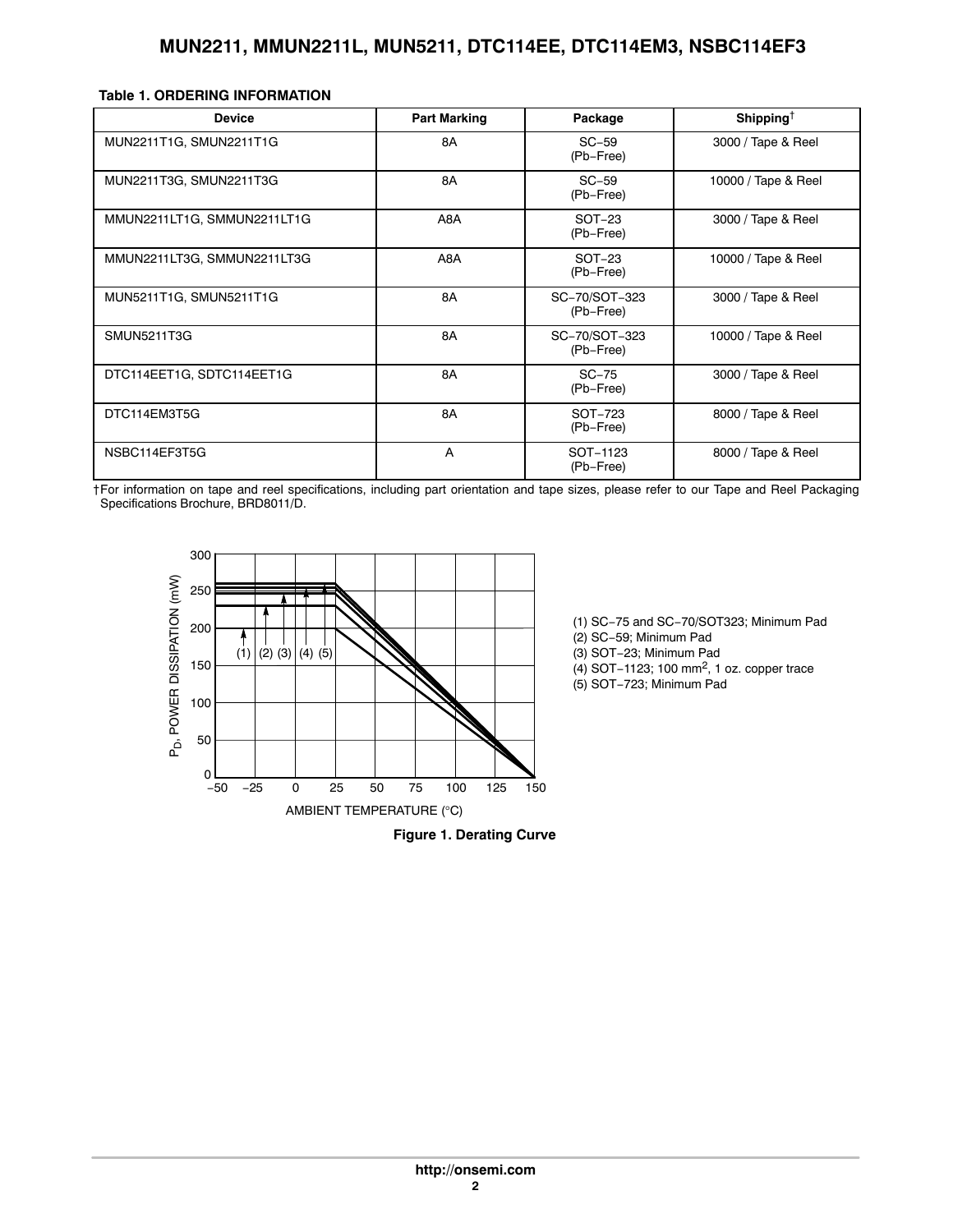#### <span id="page-2-0"></span>**Table 2. THERMAL CHARACTERISTICS**

|                                                                                                     | <b>Characteristic</b>                             | Symbol                   | Max                      | Unit           |
|-----------------------------------------------------------------------------------------------------|---------------------------------------------------|--------------------------|--------------------------|----------------|
| THERMAL CHARACTERISTICS (SC-59) (MUN2211)                                                           |                                                   |                          |                          |                |
| <b>Total Device Dissipation</b><br>$T_A = 25^{\circ}C$<br>(Note 1)<br>(Note 2)<br>Derate above 25°C | (Note 1)                                          | $P_D$                    | 230<br>338<br>1.8        | mW<br>$mW$ /°C |
| (Note 2)                                                                                            |                                                   |                          | 2.7                      | $\degree$ C/W  |
| Thermal Resistance,<br>Junction to Ambient                                                          | (Note 1)<br>(Note 2)                              | $R_{\theta$ JA           | 540<br>370               |                |
| Thermal Resistance,<br>Junction to Lead (Note 2)                                                    | (Note 1)                                          | $R_{\theta \text{JL}}$   | 264<br>287               | $\degree$ C/W  |
| Junction and Storage Temperature Range                                                              |                                                   | $T_J$ , $T_{stg}$        | $-55$ to $+150$          | °C             |
| THERMAL CHARACTERISTICS (SOT-23) (MMUN2211L)                                                        |                                                   |                          |                          |                |
| <b>Total Device Dissipation</b><br>$T_A = 25^{\circ}C$<br>(Note 1)<br>(Note 2)<br>Derate above 25°C | (Note 1)                                          | $P_D$                    | 246<br>400<br>2.0        | mW<br>$mW$ /°C |
| (Note 2)<br>Thermal Resistance,<br>Junction to Ambient                                              | (Note 1)<br>(Note 2)                              | $R_{\theta JA}$          | 3.2<br>508<br>311        | $\degree$ C/W  |
| Thermal Resistance.<br>Junction to Lead (Note 2)                                                    | (Note 1)                                          | $R_{\theta$ JL           | 174<br>208               | $\degree$ C/W  |
| Junction and Storage Temperature Range                                                              |                                                   | $T_J$ , $T_{stg}$        | $-55$ to $+150$          | °C             |
|                                                                                                     | THERMAL CHARACTERISTICS (SC-70/SOT-323) (MUN5211) |                          |                          |                |
| <b>Total Device Dissipation</b><br>$T_A = 25^{\circ}$ C<br>(Note 1)<br>(Note 2)                     |                                                   | $P_D$                    | 202<br>310               | mW             |
| Derate above 25°C<br>(Note 2)                                                                       | (Note 1)                                          |                          | 1.6<br>2.5               | $mW$ /°C       |
| Thermal Resistance,<br>Junction to Ambient                                                          | (Note 1)<br>(Note 2)                              | $R_{\theta JA}$          | 618<br>403               | $\degree$ C/W  |
| Thermal Resistance,<br>Junction to Lead (Note 2)                                                    | (Note 1)                                          | $R_{\theta$ JL           | 280<br>332               | $\degree$ C/W  |
| Junction and Storage Temperature Range                                                              |                                                   | $T_J$ , $T_{stg}$        | $-55$ to $+150$          | °C             |
| <b>THERMAL CHARACTERISTICS (SC-75) (DTC114EE)</b>                                                   |                                                   |                          |                          |                |
| <b>Total Device Dissipation</b><br>$T_A = 25^{\circ}C$<br>(Note 1)<br>(Note 2)<br>Derate above 25°C | (Note 1)                                          | $P_D$                    | 200<br>300<br>1.6        | mW<br>mW/°C    |
| (Note 2)<br>Thermal Resistance,<br>Junction to Ambient                                              | (Note 1)<br>(Note 2)                              | $R_{\theta$ JA           | 2.4<br>600<br>400        | $\degree$ C/W  |
| Junction and Storage Temperature Range                                                              |                                                   | $T_J$ , $T_{\text{stg}}$ | $-55$ to $+150$          | °C             |
| THERMAL CHARACTERISTICS (SOT-723) (DTC114EM3)                                                       |                                                   |                          |                          |                |
| <b>Total Device Dissipation</b><br>(Note 1)<br>$T_A = 25^{\circ}C$<br>(Note 2)<br>Derate above 25°C | (Note 1)                                          | $P_D$                    | 260<br>600<br>2.0<br>4.8 | mW<br>$mW$ /°C |
| (Note 2)<br>Thermal Resistance,<br>Junction to Ambient                                              | (Note 1)<br>(Note 2)                              | $R_{\theta$ JA           | 480<br>205               | $\degree$ C/W  |
| Junction and Storage Temperature Range                                                              |                                                   | $T_J$ , $T_{\text{stg}}$ | $-55$ to $+150$          | °C             |
| 1. FR-4 @ Minimum Pad.                                                                              |                                                   |                          |                          |                |

[2](#page-3-0). FR−4 @ 1.0 x 1.0 Inch Pad.

[3](#page-3-0). FR−4 @ 100 mm<sup>2</sup>, 1 oz. copper traces, still air.

[4](#page-3-0). FR−4 @ 500 mm2, 1 oz. copper traces, still air.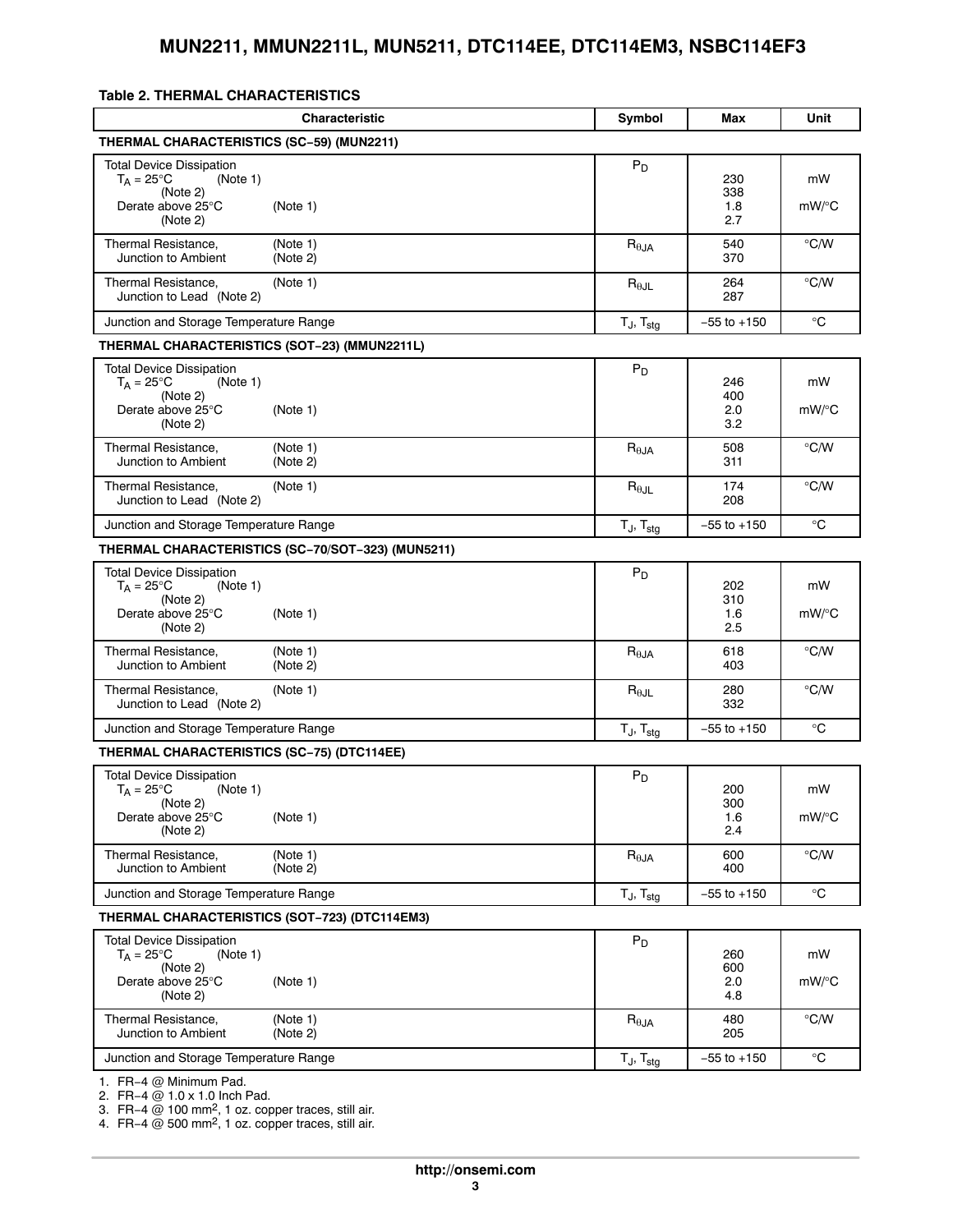#### <span id="page-3-0"></span>**Table [2.](#page-2-0) THERMAL CHARACTERISTICS**

| <b>Characteristic</b>                                                                                                       | Symbol                     | Max                      | Unit          |
|-----------------------------------------------------------------------------------------------------------------------------|----------------------------|--------------------------|---------------|
| THERMAL CHARACTERISTICS (SOT-1123) (NSBC114EF3)                                                                             |                            |                          |               |
| <b>Total Device Dissipation</b><br>$T_A = 25^{\circ}C$<br>(Note 3)<br>(Note 4)<br>Derate above 25°C<br>(Note 3)<br>(Note 4) | $P_D$                      | 254<br>297<br>2.0<br>2.4 | mW<br>mW/°C   |
| Thermal Resistance,<br>(Note 3)<br>Junction to Ambient<br>(Note 4)                                                          | $R_{\theta,IA}$            | 493<br>421               | $\degree$ C/W |
| Thermal Resistance, Junction to Lead<br>(Note 3)                                                                            | $R_{\theta$ JL             | 193                      | $\degree$ C/W |
| Junction and Storage Temperature Range                                                                                      | $T_{J}$ , $T_{\text{stg}}$ | $-55$ to $+150$          | $^{\circ}C$   |

1. FR−4 @ Minimum Pad.

2. FR-4 @ 1.0 x 1.0 Inch Pad.

3. FR-4  $@$  100 mm<sup>2</sup>, 1 oz. copper traces, still air.

4. FR−4  $@$  500 mm<sup>2</sup>, 1 oz. copper traces, still air.

#### **Table 3. ELECTRICAL CHARACTERISTICS** (T<sub>A</sub> = 25°C, unless otherwise noted)

| <b>Characteristic</b>                                                                          | Symbol                | Min                      | <b>Typ</b>               | <b>Max</b>               | Unit      |
|------------------------------------------------------------------------------------------------|-----------------------|--------------------------|--------------------------|--------------------------|-----------|
| <b>OFF CHARACTERISTICS</b>                                                                     |                       |                          |                          |                          |           |
| Collector-Base Cutoff Current<br>$(V_{CR} = 50 V, I_F = 0)$                                    | I <sub>CBO</sub>      | $\overline{\phantom{0}}$ | $\overline{\phantom{0}}$ | 100                      | nAdc      |
| <b>Collector-Emitter Cutoff Current</b><br>$(V_{CF} = 50 V, IB = 0)$                           | I <sub>CEO</sub>      | -                        |                          | 500                      | nAdc      |
| Emitter-Base Cutoff Current<br>$(V_{FR} = 6.0 V, I_C = 0)$                                     | <b>IEBO</b>           | $\qquad \qquad -$        | $\overline{\phantom{a}}$ | 0.5                      | mAdc      |
| Collector-Base Breakdown Voltage<br>$(I_C = 10 \mu A, I_F = 0)$                                | $V_{(BR)CBO}$         | 50                       |                          | $\overline{\phantom{m}}$ | Vdc       |
| Collector-Emitter Breakdown Voltage (Note 5)<br>$(I_C = 2.0$ mA, $I_R = 0$ )                   | $V_{(BR)CEO}$         | 50                       |                          |                          | Vdc       |
| <b>ON CHARACTERISTICS</b>                                                                      |                       |                          |                          |                          |           |
| DC Current Gain (Note 5)<br>$(I_C = 5.0$ mA, $V_{CF} = 10$ V)                                  | $h_{FE}$              | 35                       | 60                       | $\overline{\phantom{m}}$ |           |
| Collector-Emitter Saturation Voltage (Note 5)<br>$(I_C = 10 \text{ mA}, I_B = 0.3 \text{ mA})$ | $V_{CE(sat)}$         | $\qquad \qquad -$        | $\overline{\phantom{m}}$ | 0.25                     | Vdc       |
| Input Voltage (off)<br>$(V_{CE} = 5.0 V, I_C = 100 \mu A)$                                     | $V_{i(off)}$          | $\overline{\phantom{m}}$ | 1.2                      | 0.8                      | Vdc       |
| Input Voltage (on)<br>$(V_{CF} = 0.3 V, I_{C} = 10$ mA)                                        | $V_{i(0n)}$           | 2.5                      | 1.8                      | $\overline{\phantom{m}}$ | Vdc       |
| Output Voltage (on)<br>$(V_{\rm CC} = 5.0 V, V_{\rm B} = 2.5 V, R_{\rm I} = 1.0 k\Omega)$      | $V_{\Omega}$          | $\overline{\phantom{m}}$ | $\overline{\phantom{a}}$ | 0.2                      | Vdc       |
| Output Voltage (off)<br>$(V_{CC} = 5.0 V, V_B = 0.5 V, R_L = 1.0 k\Omega)$                     | <b>V<sub>OH</sub></b> | 4.9                      | $\overline{\phantom{m}}$ | $\overline{\phantom{m}}$ | Vdc       |
| Input Resistor                                                                                 | R <sub>1</sub>        | 7.0                      | 10                       | 13                       | $k\Omega$ |
| <b>Resistor Ratio</b>                                                                          | $R_1/R_2$             | 0.8                      | 1.0                      | 1.2                      |           |

Product parametric performance is indicated in the Electrical Characteristics for the listed test conditions, unless otherwise noted. Product performance may not be indicated by the Electrical Characteristics if operated under different conditions.

5. Pulsed Condition: Pulse Width = 300  $\mu$ sec, Duty Cycle  $\leq$  2%.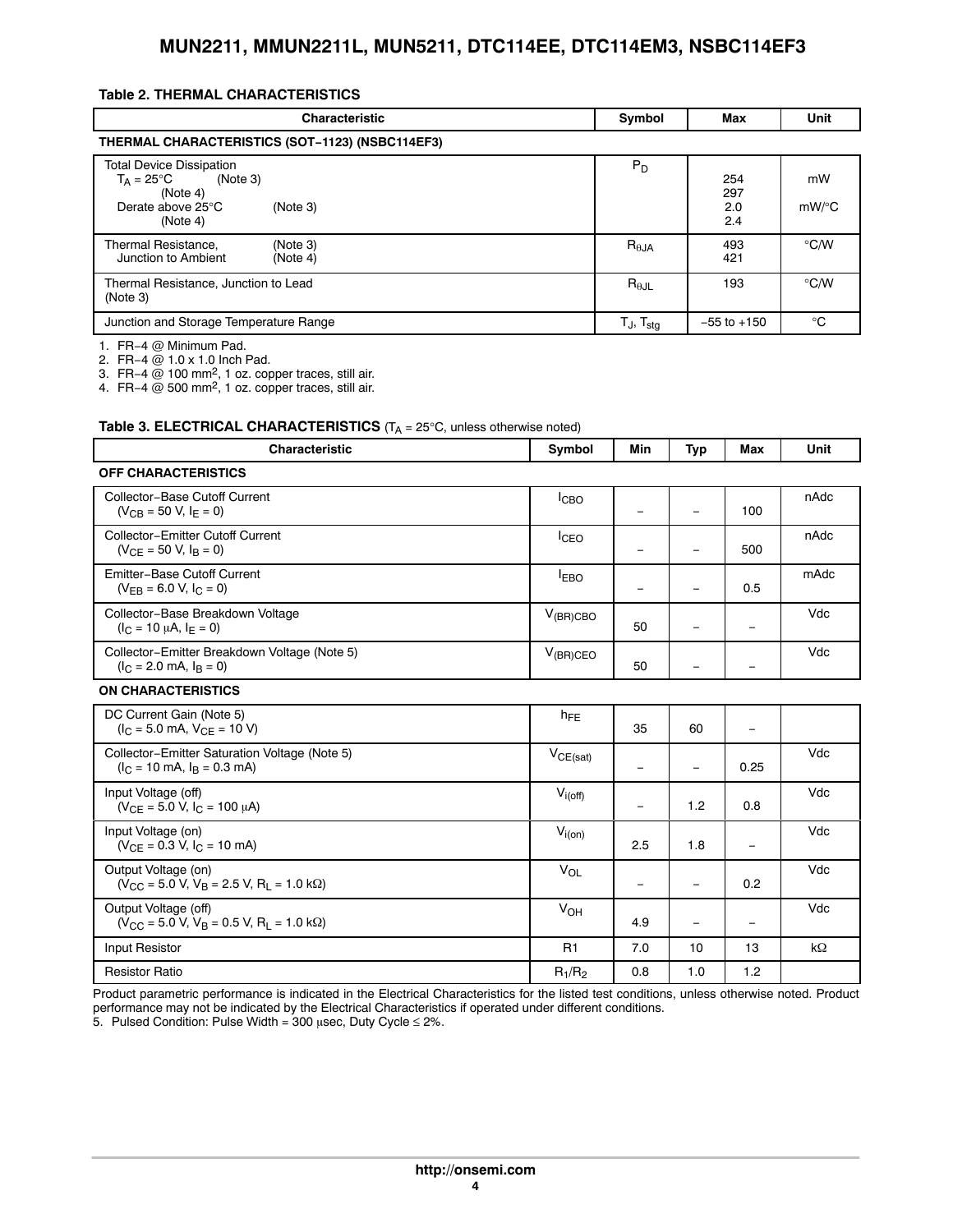**TYPICAL CHARACTERISTICS MUN2211, MMUN2211L, MUN5211, DTC114EE, DTC114EM3**





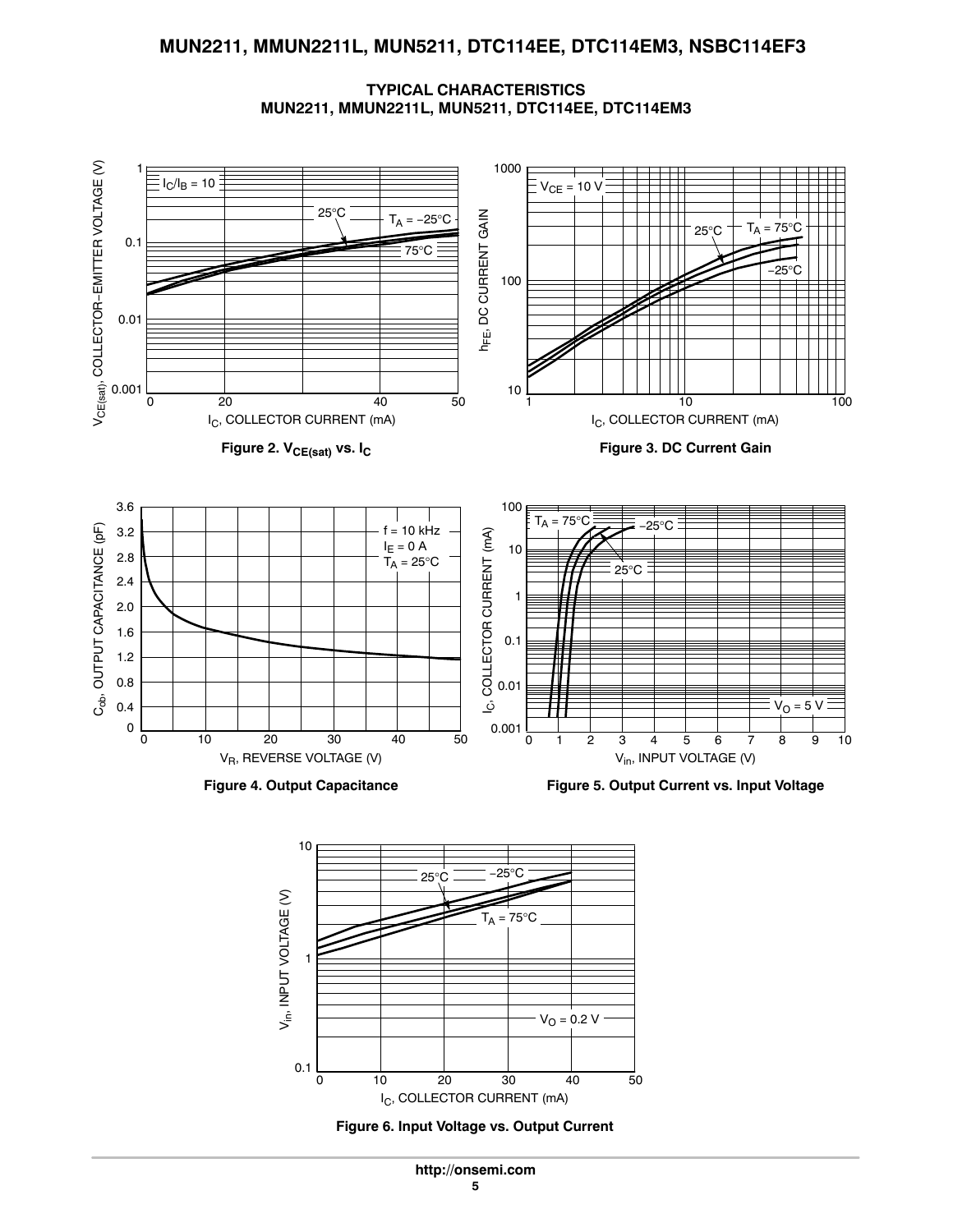

#### **TYPICAL CHARACTERISTICS − NSBC114EF3**

**Figure 11. Input Voltage vs. Output Current** I<sub>C</sub>, COLLECTOR CURRENT (mA) 0 10 20 30 40 50

 $V_{O} = 0.2 V$ 

0.1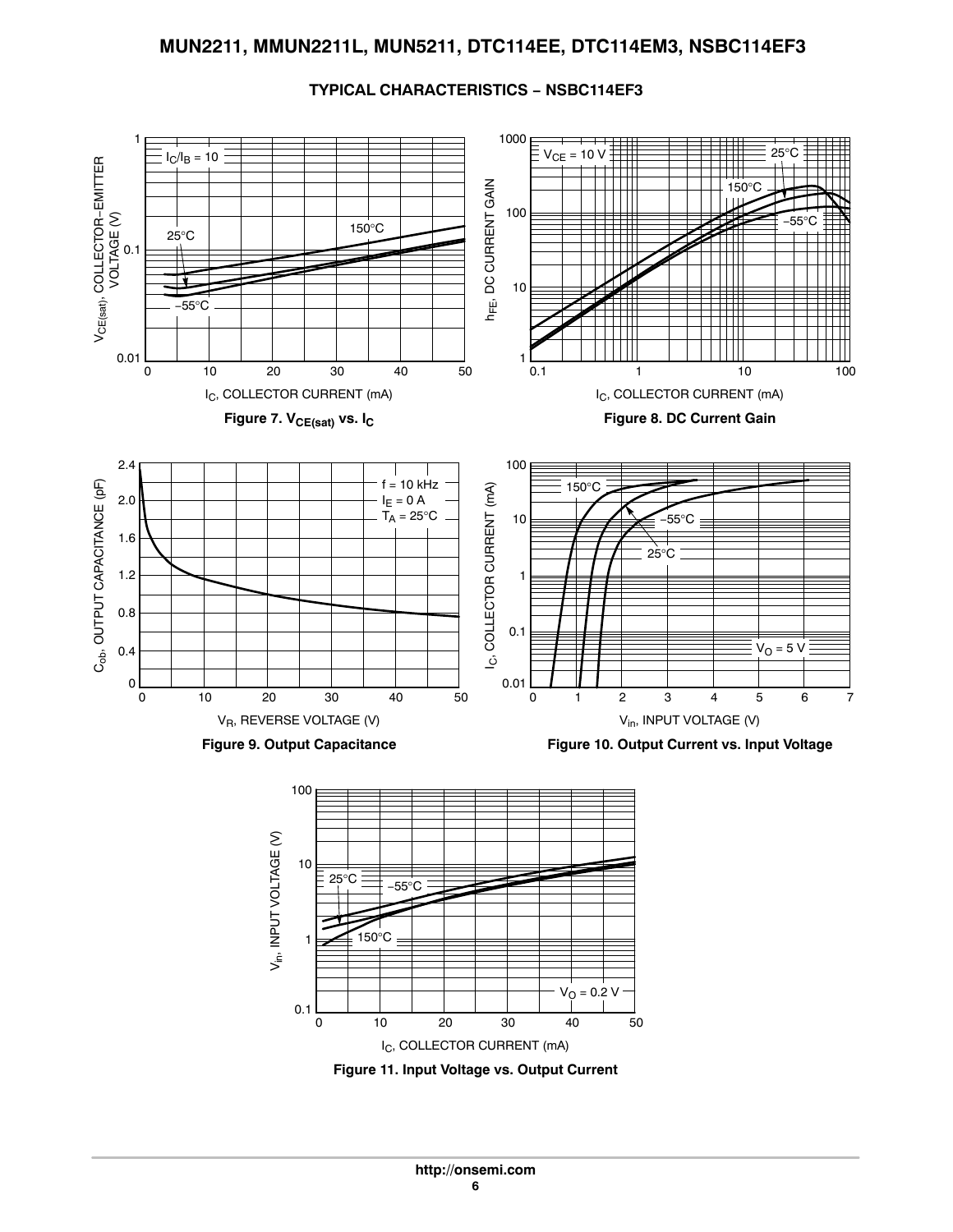#### **PACKAGE DIMENSIONS**

**SC−59** CASE 318D−04 ISSUE H



NOTES: 1. DIMENSIONING AND TOLERANCING PER ANSI Y14.5M, 1982. 2. CONTROLLING DIMENSION: MILLIMETER.

|            | <b>MILLIMETERS</b> |            | <b>INCHES</b> |            |            |            |
|------------|--------------------|------------|---------------|------------|------------|------------|
| <b>DIM</b> | <b>MIN</b>         | <b>NOM</b> | <b>MAX</b>    | <b>MIN</b> | <b>NOM</b> | <b>MAX</b> |
| А          | 1.00               | 1.15       | 1.30          | 0.039      | 0.045      | 0.051      |
| A1         | 0.01               | 0.06       | 0.10          | 0.001      | 0.002      | 0.004      |
| b          | 0.35               | 0.43       | 0.50          | 0.014      | 0.017      | 0.020      |
| c          | 0.09               | 0.14       | 0.18          | 0.003      | 0.005      | 0.007      |
| D          | 2.70               | 2.90       | 3.10          | 0.106      | 0.114      | 0.122      |
| E.         | 1.30               | 1.50       | 1.70          | 0.051      | 0.059      | 0.067      |
| е          | 1.70               | 1.90       | 2.10          | 0.067      | 0.075      | 0.083      |
|            | 0.20               | 0.40       | 0.60          | 0.008      | 0.016      | 0.024      |
| HЕ         | 2.50               | 2.80       | 3.00          | 0.099      | 0.110      | 0.118      |

STYLE 1: PIN 1. BASE 2. EMITTER 3. COLLECTOR

#### **SOLDERING FOOTPRINT\***

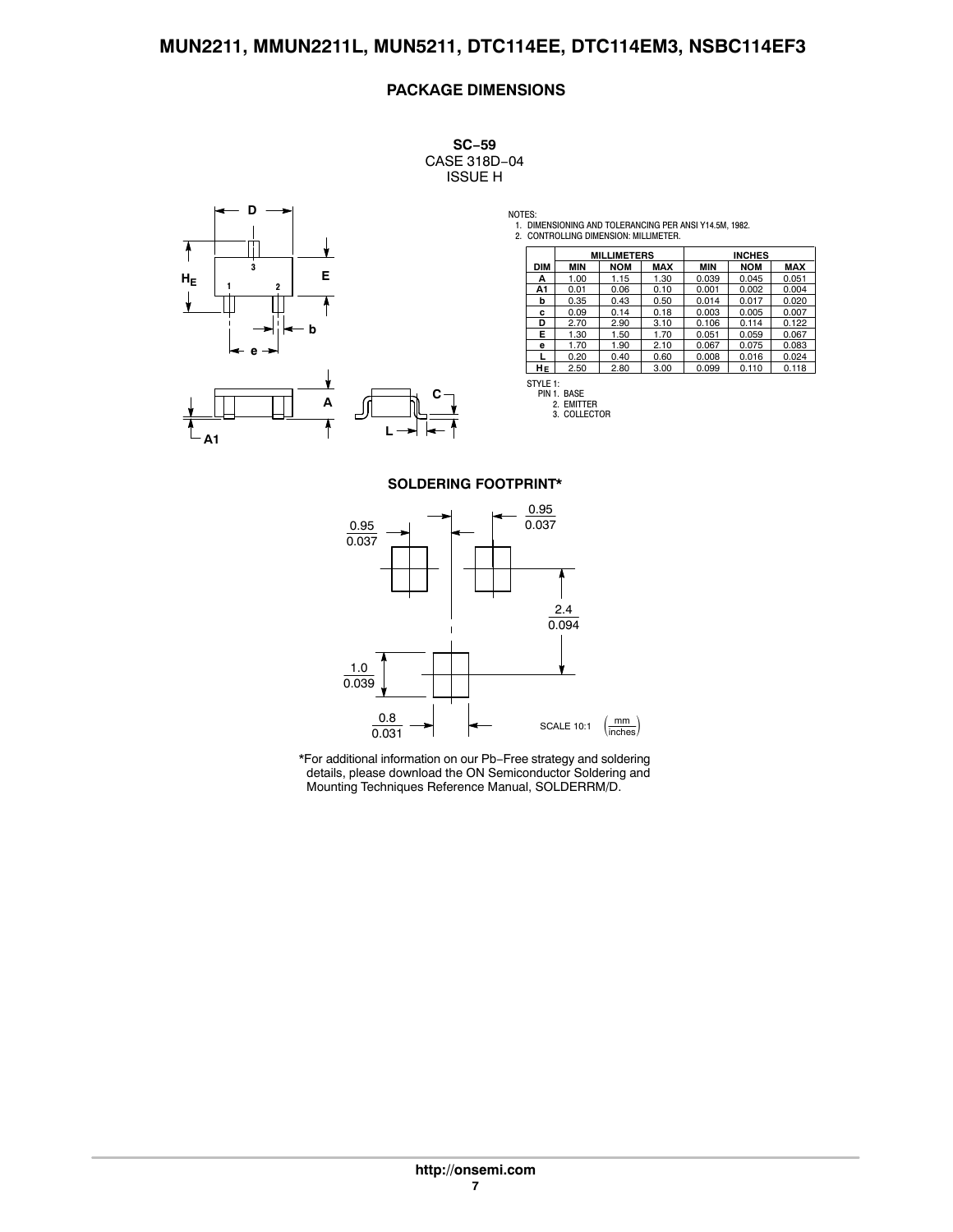#### **PACKAGE DIMENSIONS**

**SOT−23 (TO−236)** CASE 318−08 ISSUE AP





NOTES:

- 1. DIMENSIONING AND TOLERANCING PER ANSI Y14.5M, 1982.<br>2. CONTROLLING DIMENSION: INCH.<br>3. MAXIMUM LEAD THICKNESS INCLUDES LEAD FINISH<br>THICKNESS. MINIMUM LEAD THICKNESS IS THE MINIMUM
- 
- THICKNESS OF BASE MATERIAL. 4. DIMENSIONS D AND E DO NOT INCLUDE MOLD FLASH, PROTRUSIONS, OR GATE BURRS.

|            | <b>MILLIMETERS</b> |            | <b>INCHES</b> |       |            |              |
|------------|--------------------|------------|---------------|-------|------------|--------------|
| <b>DIM</b> | MIN                | <b>NOM</b> | <b>MAX</b>    | MIN   | <b>NOM</b> | <b>MAX</b>   |
| А          | 0.89               | 1.00       | 1.11          | 0.035 | 0.040      | 0.044        |
| A1         | 0.01               | 0.06       | 0.10          | 0.001 | 0.002      | 0.004        |
| b          | 0.37               | 0.44       | 0.50          | 0.015 | 0.018      | 0.020        |
| c          | 0.09               | 0.13       | 0.18          | 0.003 | 0.005      | 0.007        |
| D          | 2.80               | 2.90       | 3.04          | 0.110 | 0.114      | 0.120        |
| Е          | 1.20               | 1.30       | 1.40          | 0.047 | 0.051      | 0.055        |
| e          | 1.78               | 1.90       | 2.04          | 0.070 | 0.075      | 0.081        |
|            | 0.10               | 0.20       | 0.30          | 0.004 | 0.008      | 0.012        |
| L1         | 0.35               | 0.54       | 0.69          | 0.014 | 0.021      | 0.029        |
| HЕ         | 2.10               | 2.40       | 2.64          | 0.083 | 0.094      | 0.104        |
| $\theta$   | 0°                 | ---        | $10^{\circ}$  | ٥°    | ---        | $10^{\circ}$ |

STYLE 6: PIN 1. BASE 2. EMITTER 3. COLLECTOR

#### **SOLDERING FOOTPRINT**

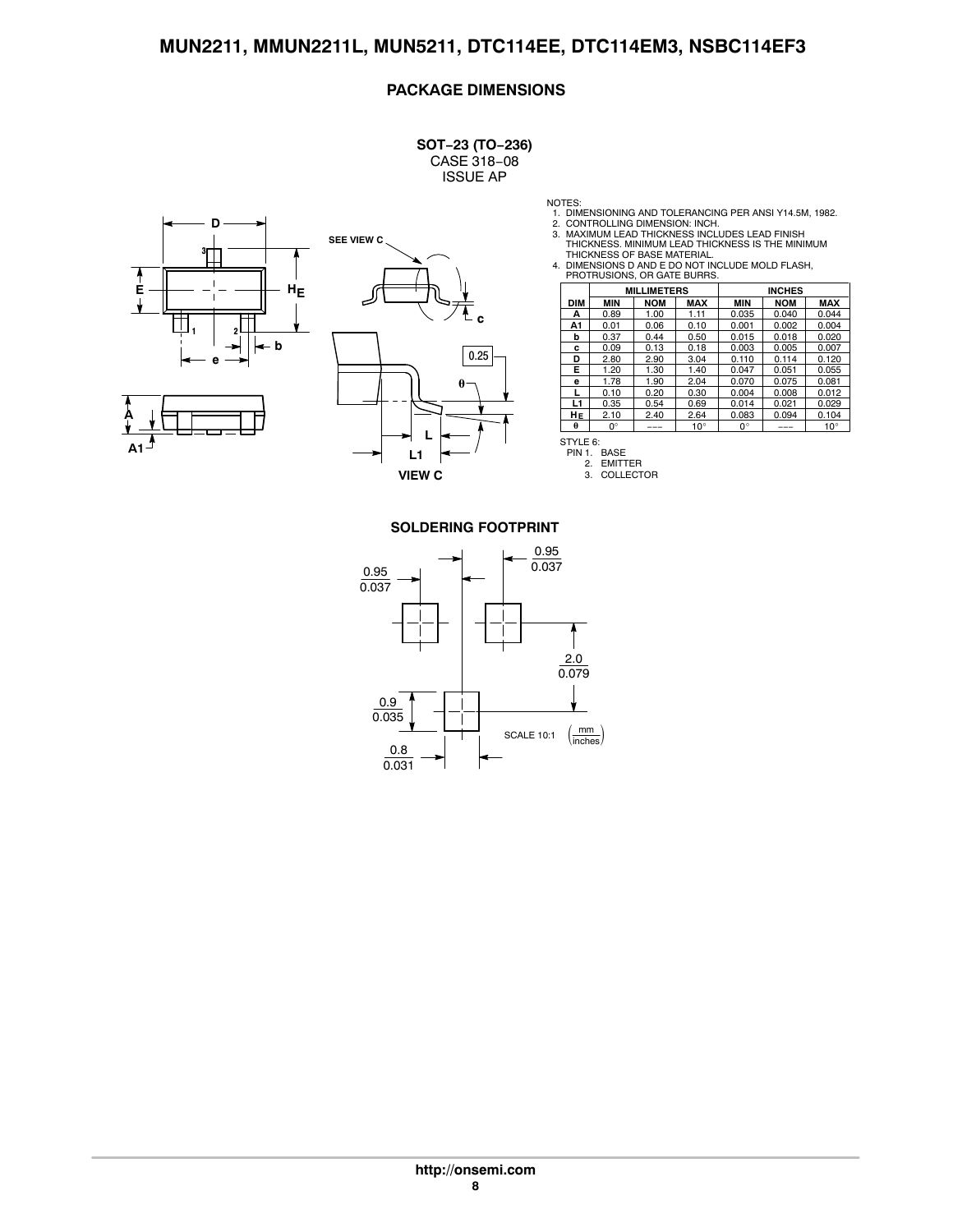#### **PACKAGE DIMENSIONS**

**SC−70 (SOT−323)** CASE 419−04 ISSUE N



**c L**

NOTES: 1. DIMENSIONING AND TOLERANCING PER ANSI Y14.5M, 1982. 2. CONTROLLING DIMENSION: INCH.

|            |            | <b>MILLIMETERS</b> |            |            | <b>INCHES</b> |            |
|------------|------------|--------------------|------------|------------|---------------|------------|
| <b>DIM</b> | <b>MIN</b> | <b>NOM</b>         | <b>MAX</b> | <b>MIN</b> | <b>NOM</b>    | <b>MAX</b> |
| А          | 0.80       | 0.90               | 1.00       | 0.032      | 0.035         | 0.040      |
| A1         | 0.00       | 0.05               | 0.10       | 0.000      | 0.002         | 0.004      |
| Α2         |            | 0.70 REF           |            |            | 0.028 REF     |            |
| b          | 0.30       | 0.35               | 0.40       | 0.012      | 0.014         | 0.016      |
| c          | 0.10       | 0.18               | 0.25       | 0.004      | 0.007         | 0.010      |
| D          | 1.80       | 2.10               | 2.20       | 0.071      | 0.083         | 0.087      |
| Е          | 1.15       | 1.24               | 1.35       | 0.045      | 0.049         | 0.053      |
| е          | 1.20       | 1.30               | 1.40       | 0.047      | 0.051         | 0.055      |
| e1         |            | 0.65 BSC           |            |            | 0.026 BSC     |            |
|            | 0.20       | 0.38               | 0.56       | 0.008      | 0.015         | 0.022      |
| HЕ         | 2.00       | 2.10               | 2.40       | 0.079      | 0.083         | 0.095      |

STYLE 3: PIN 1. BASE 2. EMITTER 3. COLLECTOR

**SOLDERING FOOTPRINT\***

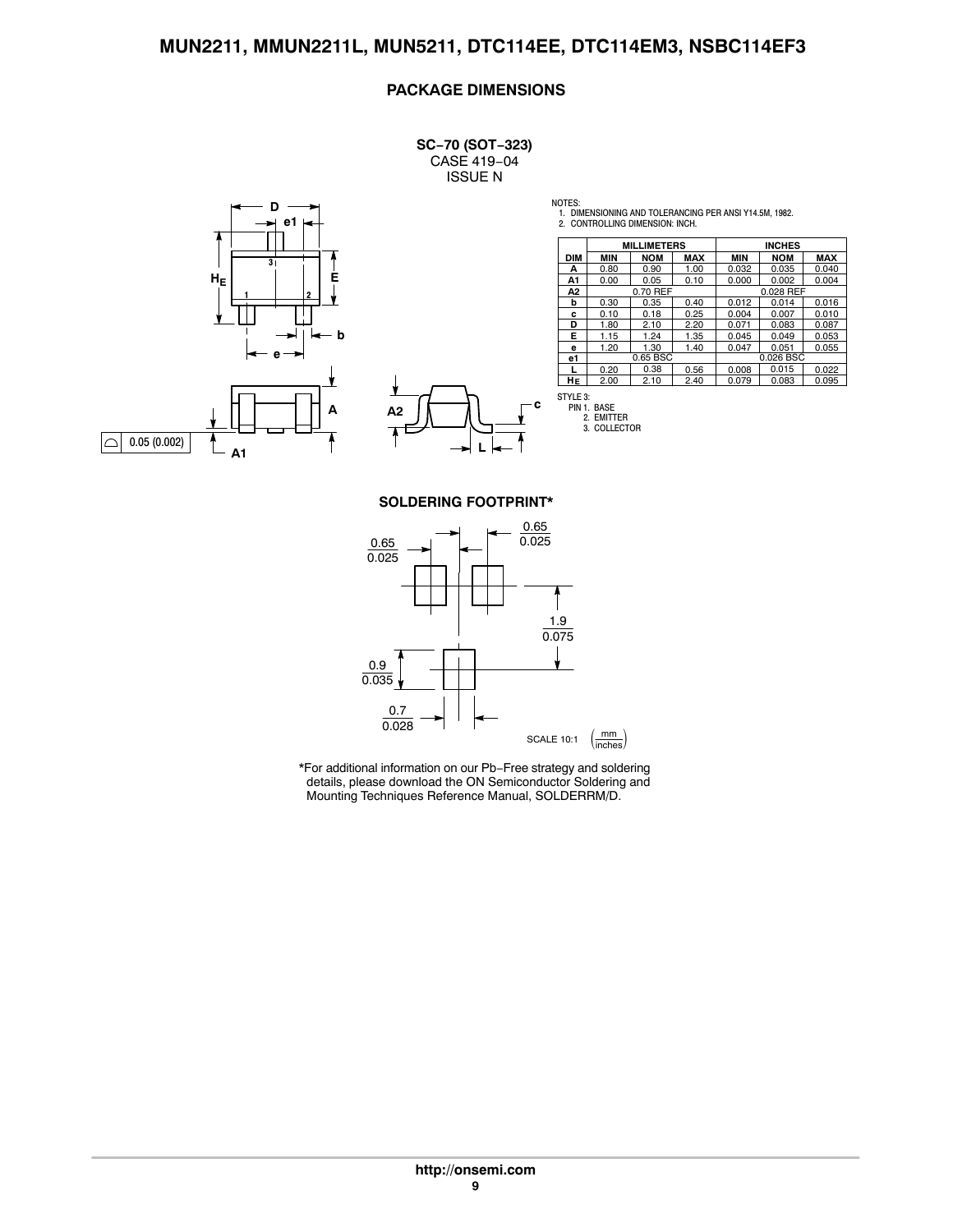#### **PACKAGE DIMENSIONS**

**SC−75/SOT−416** CASE 463 ISSUE F





NOTES:

1. DIMENSIONING AND TOLERANCING PER ANSI Y14.5M, 1982. 2. CONTROLLING DIMENSION: MILLIMETER.

|     |            | <b>MILLIMETERS</b> |            |            | <b>INCHES</b> |            |
|-----|------------|--------------------|------------|------------|---------------|------------|
| DIM | <b>MIN</b> | <b>NOM</b>         | <b>MAX</b> | <b>MIN</b> | <b>NOM</b>    | <b>MAX</b> |
| А   | 0.70       | 0.80               | 0.90       | 0.027      | 0.031         | 0.035      |
| A1  | 0.00       | 0.05               | 0.10       | 0.000      | 0.002         | 0.004      |
| b   | 0.15       | 0.20               | 0.30       | 0.006      | 0.008         | 0.012      |
| С   | 0.10       | 0.15               | 0.25       | 0.004      | 0.006         | 0.010      |
| D   | 1.55       | 1.60               | 1.65       | 0.059      | 0.063         | 0.067      |
| Е   | 0.70       | 0.80               | 0.90       | 0.027      | 0.031         | 0.035      |
| е   |            | 1.00 BSC           |            |            | 0.04 BSC      |            |
|     | 0.10       | 0.15               | 0.20       | 0.004      | 0.006         | 0.008      |
| HЕ  | 1.50       | 1.60               | 1.70       | 0.061      | 0.063         | 0.065      |



2. EMITTER 3. COLLECTOR

**SOLDERING FOOTPRINT\***

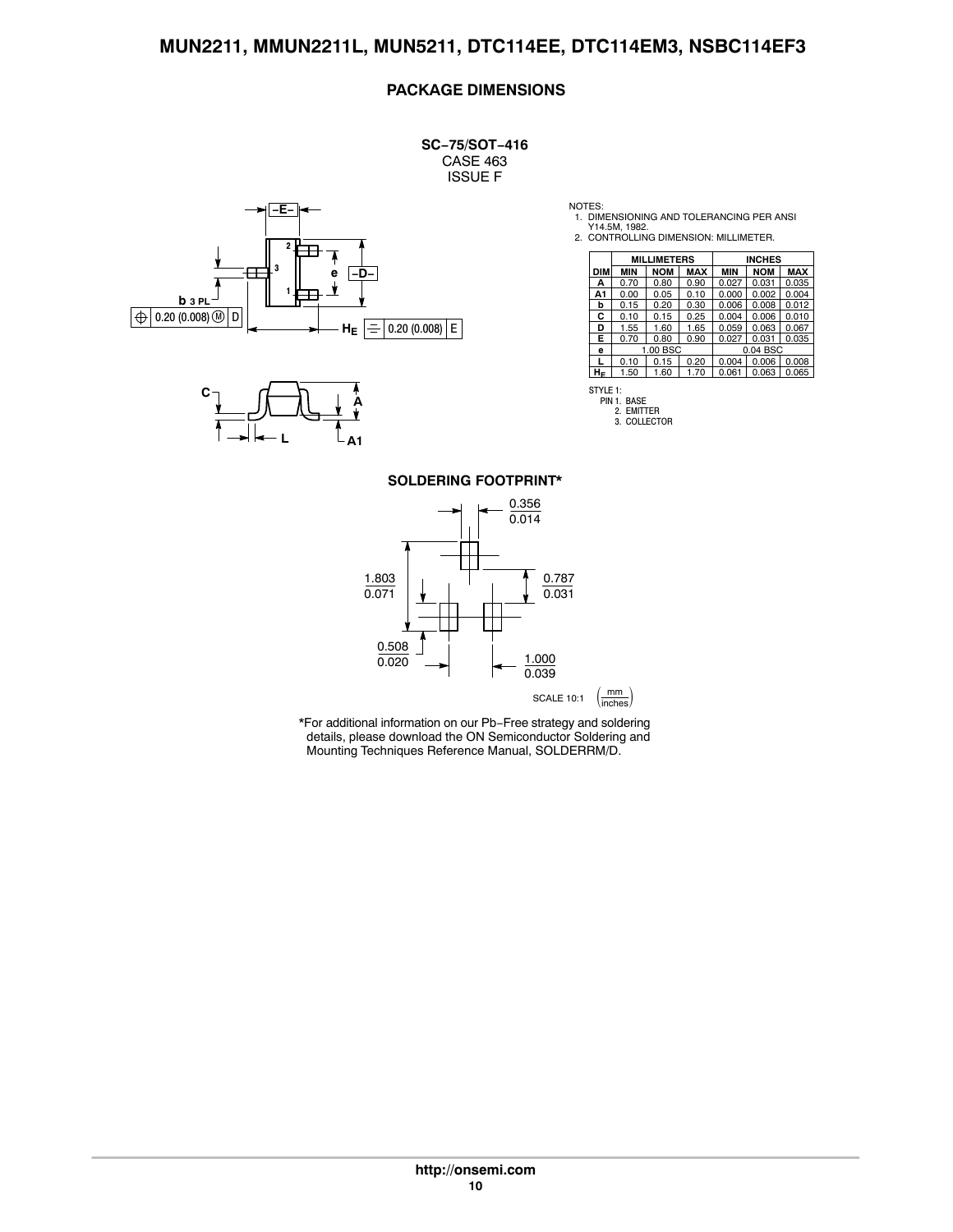#### **PACKAGE DIMENSIONS**



**3X L2**

**BOTTOM VIEW**

- 
- 
- NOTES:<br>1. DIMENSIONING AND TOLERANCING PER ASME<br>2. CONTROLLING DIMENSION: MILLIMETERS.<br>3. MAXIMUM LEAD THICKNESS INCLUDES LEAD<br>FINISH. MINIMUM LEAD THICKNESS IS THE MINIMUM<br>THICKNESS OF BASE MATERIAL.



|                | IMETERS                                   |            |            |
|----------------|-------------------------------------------|------------|------------|
| <b>DIM</b>     | MIN                                       | <b>NOM</b> | <b>MAX</b> |
| А              | 0.45                                      | 0.50       | 0.55       |
| b              | 0.15                                      | 0.21       | 0.27       |
| b1             | 0.25                                      | 0.31       | 0.37       |
| С              | 0.07                                      | 0.12       | 0.17       |
| D              | 1.15                                      | 1.20       | 1.25       |
| Е              | 0.75                                      | 0.80       | 0.85       |
| e              |                                           | 0.40 BSC   |            |
| HЕ             | 1.15                                      | 1.20       | 1.25       |
|                |                                           | 0.29 REF   |            |
| L <sub>2</sub> | 0.15                                      | 0.20       | 0.25       |
| STYLE 1:       | PIN 1. BASE<br><b>EMITTER</b><br>2.<br>З. | COLLECTOR  |            |

#### **SOLDERING FOOTPRINT\* RECOMMENDED**



DIMENSIONS: MILLIMETERS